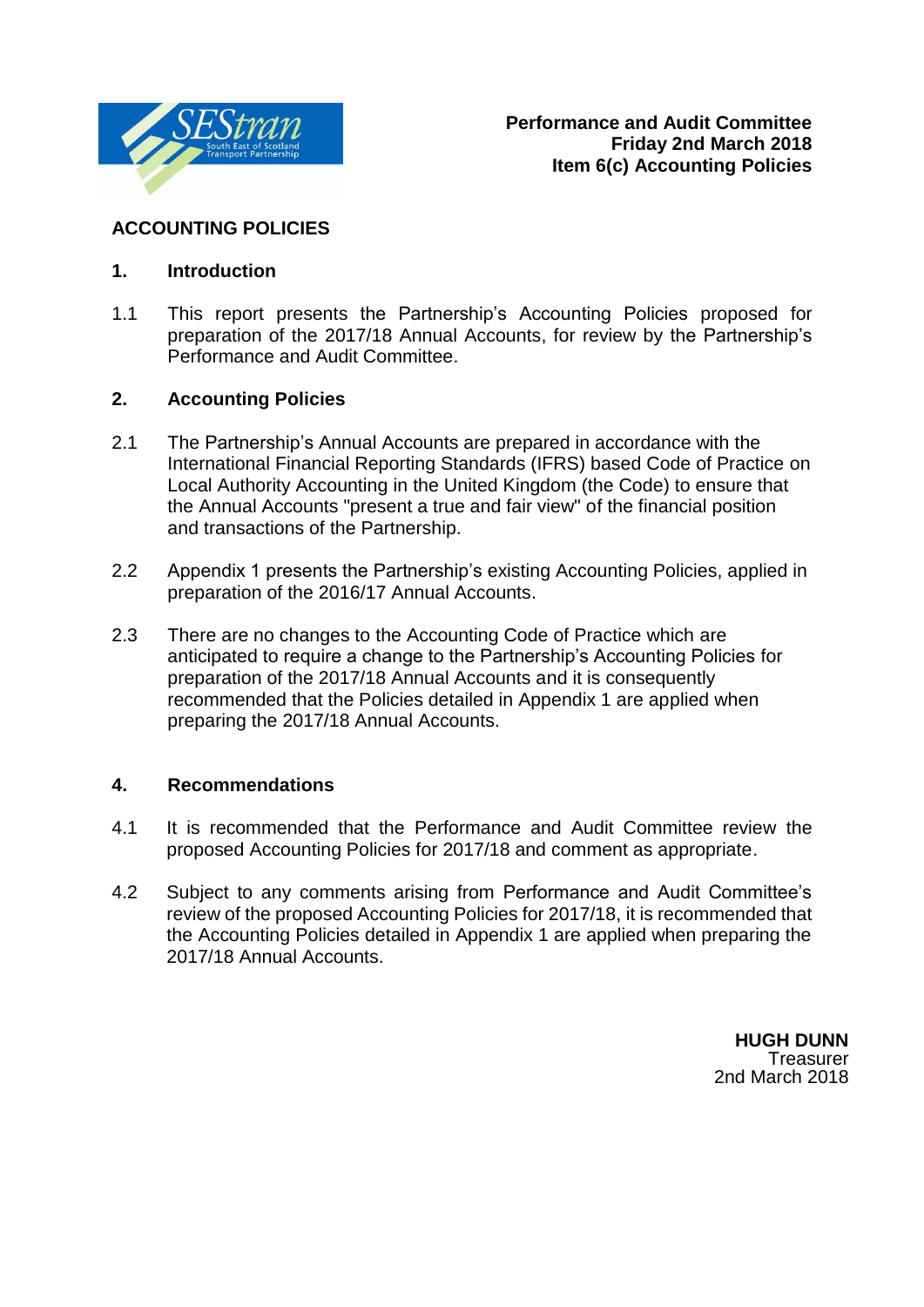# **Appendices** Appendix 1 – Accounting Policies

**Contact/tel** Iain Shaw, Tel: 0131 469 3117 [\(iain.shaw@edinburgh.gov.uk\)](mailto:iain.shaw@edinburgh.gov.uk)

| <b>Policy Implications</b>    | There are no policy implications arising as a<br>result of this report. |
|-------------------------------|-------------------------------------------------------------------------|
| <b>Financial Implications</b> | There are no financial implications arising.                            |
| <b>Race Equalities</b>        | There are no race equality implications                                 |
| Implications                  | arising as a result of this report.                                     |
| <b>Gender Equalities</b>      | There are no gender equality implications                               |
| <b>Implications</b>           | arising as a result of this report.                                     |
| <b>Disability Equalities</b>  | There are no disability equality implications                           |
| <b>Implications</b>           | arising as a result of this report.                                     |
| Climate Change                | There are no climate change implications                                |
| <b>Implications</b>           | arising as a result of this report.                                     |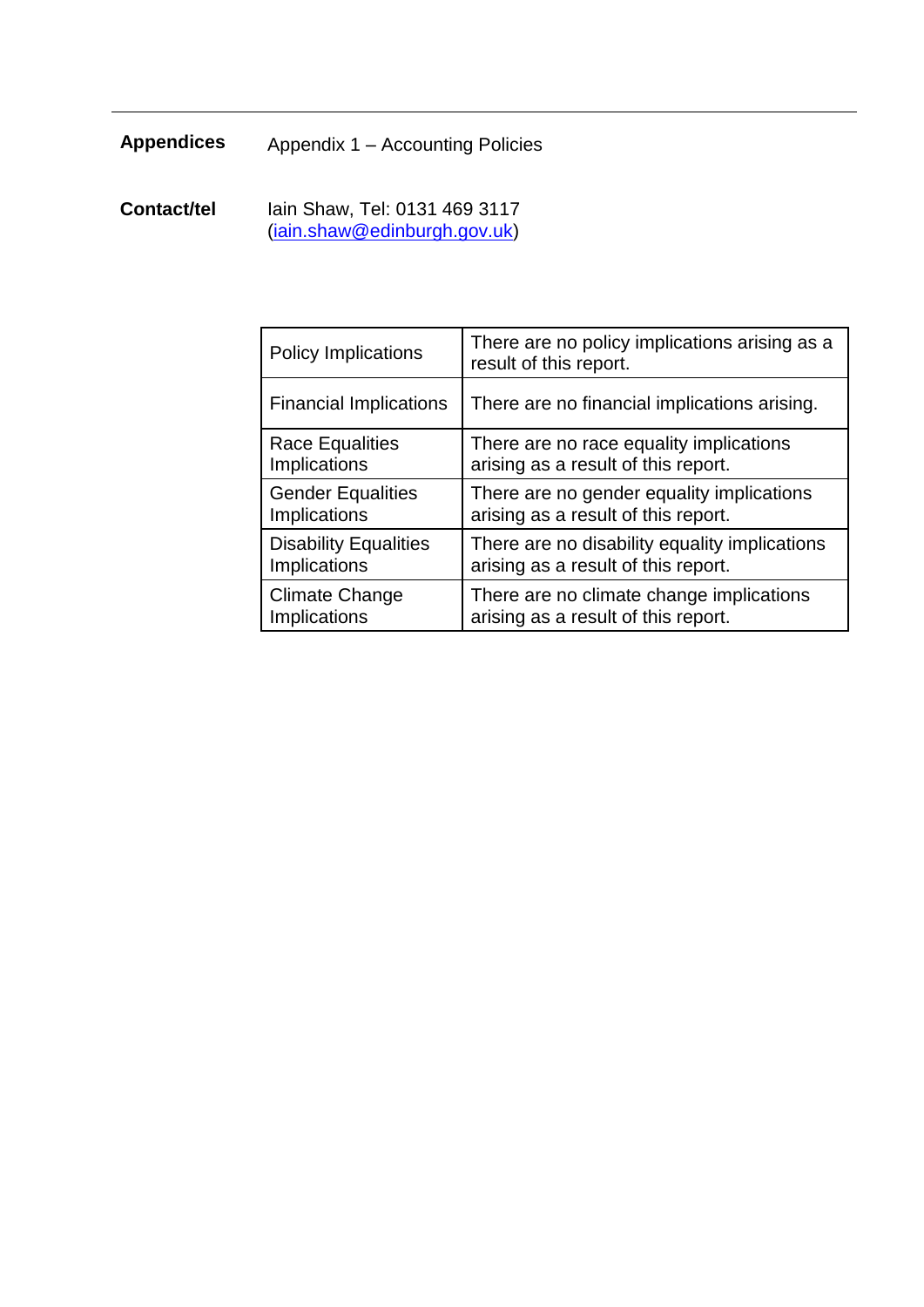#### **1. Statement of Accounting Policies**

#### **1.1 Accounting Policies**

The Annual Accounts are prepared in accordance with the International Financial Reporting Standards (IFRS) based Code of Practice on Local Authority Accounting in the United Kingdom (the Code). This is to ensure that the Annual Accounts "present a true and fair view" of the financial position and transactions of the Partnership.

The Annual Accounts are prepared on an historic cost basis, modified by the valuation of pension assets and liabilities and property, plant and equipment, where appropriate.

#### **1.2 Revenue Expenditure**

Revenue expenditure is that which does not yield benefit beyond the year of account. In broad terms the revenue expenditure of the Partnership can be divided into two categories:

- employees:
- · day-to-day operating expenses, includes costs incurred in respect of furniture and fittings, and equipment.

#### **1.3 Accruals of Expenditure and Income**

The revenue account is prepared on an accruals basis in accordance with the Code of Practice. Amounts estimated to be due to or from the Partnership, which are still outstanding at the year end, are included in the accounts. Government Grants are accounted for on an accruals basis.

#### **1.4 Operating Leases**

#### **a) Leased-in assets**

Rental payments under operating leases are charged to the Comprehensive Income and Expenditure Statement on a straight-line basis over the life of the lease.

#### **b) Leased-out assets**

The Partnership does not have any leased-out assets that fall under the definition of operating leases.

#### **1.5 Overheads**

The cost of service in the Comprehensive Income and Expenditure Statement includes the Partnership's overheads.

#### **1.6 Charges to the Comprehensive Income and Expenditure Statement for use of non-current assets**

Charges are made to the Comprehensive Income and Expenditure Statement for the use of non-current assets, through depreciation charges. The aggregate charge to individual services is determined on the basis of the assets used in each service.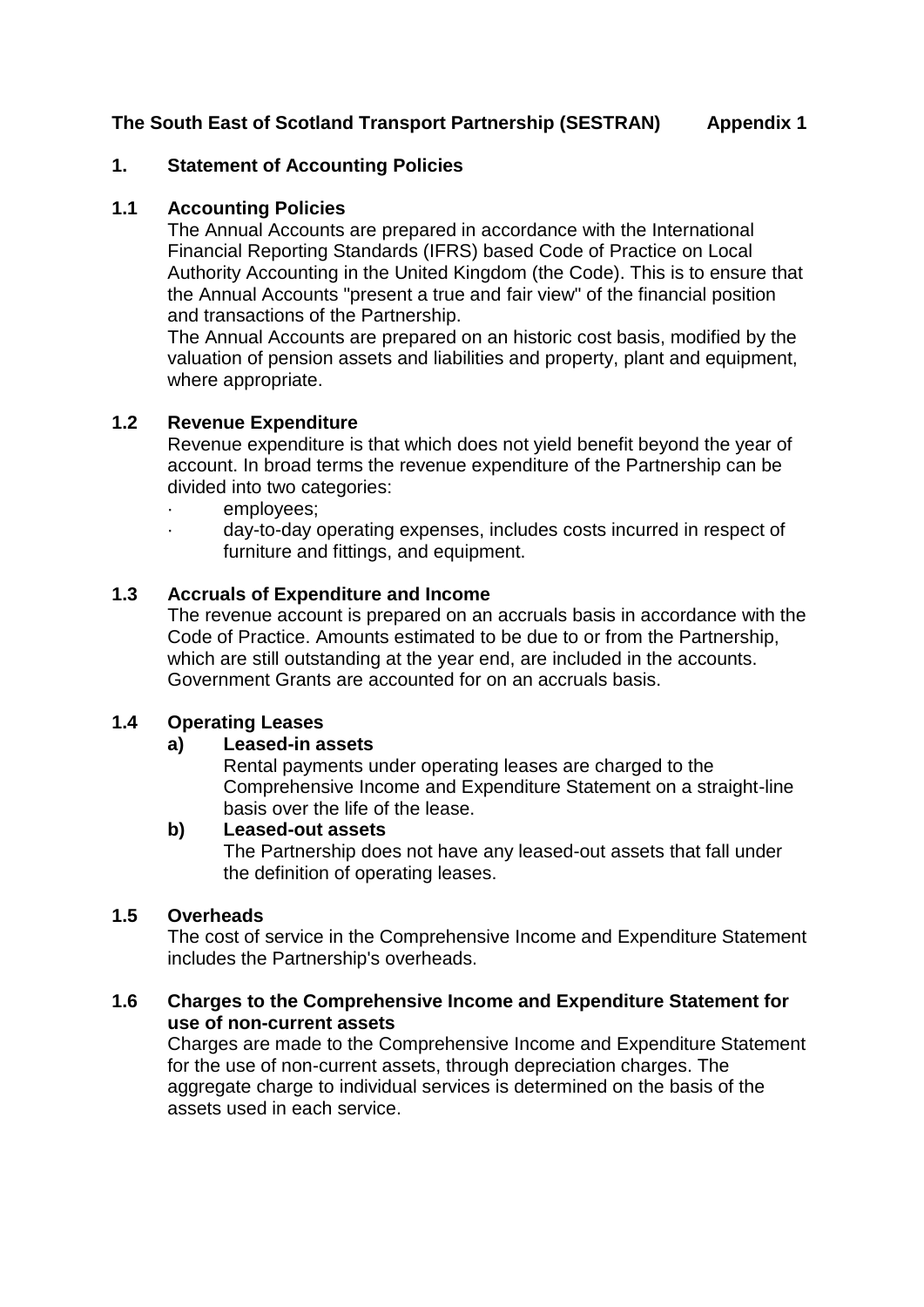### **1.7 Employee Benefits**

#### **Pensions**

The Partnership is an admitted body to the Local Government Pension Scheme (LGPS) which is administered by the Lothian Pension Fund. The LGPS is a defined benefit statutory scheme, administered in accordance with the Local Government Pension Scheme (Scotland) Regulations 1998, as amended.

The Annual Accounts are prepared including pension costs, as determined under International Accounting Standard 19 – Employee Benefits (IAS 19). The cost of service in the Comprehensive Income and Expenditure Statement includes expenditure equivalent to the amount of retirement benefits the Partnership has committed to during the year. Pensions interest cost and the expected return on pension assets are included in the "Surplus or Deficit on the Provision of Services" within the Comprehensive Income and Expenditure Statement.

The pension costs charged to the Comprehensive Income and Expenditure Statement in respect of employees are not equal to contributions paid to the funded scheme for employees. The amount by which pension costs under IAS19 are different from the contributions due under the pension scheme regulations are disclosed in the Movement in Reserves Statement for the General Fund.

Pension assets are valued at bid value (purchase price), as required under IAS19.

Under pension regulations, contribution rates are set to meet 100% of the overall liabilities of the Fund.

## **Accruals of Holiday Leave**

Cost of service includes a charge for annual leave to which employees are entitled, but have not taken as at the Balance Sheet date. The Partnership is not required to raise requisitions on constituent councils to cover the cost of accrued annual leave. These costs are therefore replaced by revenue provision in the Movement in Reserves Statement for the General Fund balance by way of an adjusting transaction with the Accumulated Absence Account.

### **1.8 Non-Current Assets**

### **a) Intangible Assets**

Expenditure on assets that have no physical substance but are identifiable and controlled by the Partnership are capitalised where a benefit of more than one financial year can be established. The balance is depreciated over the economic life of the asset to reflect the pattern of consumption of benefits. Intangible assets are valued on an historic cost basis.

### **b) Property, Plant and Equipment**

Property, Plant and Equipment is categorised into the following classes:

- Vehicles, plant and equipment;
- Assets under construction;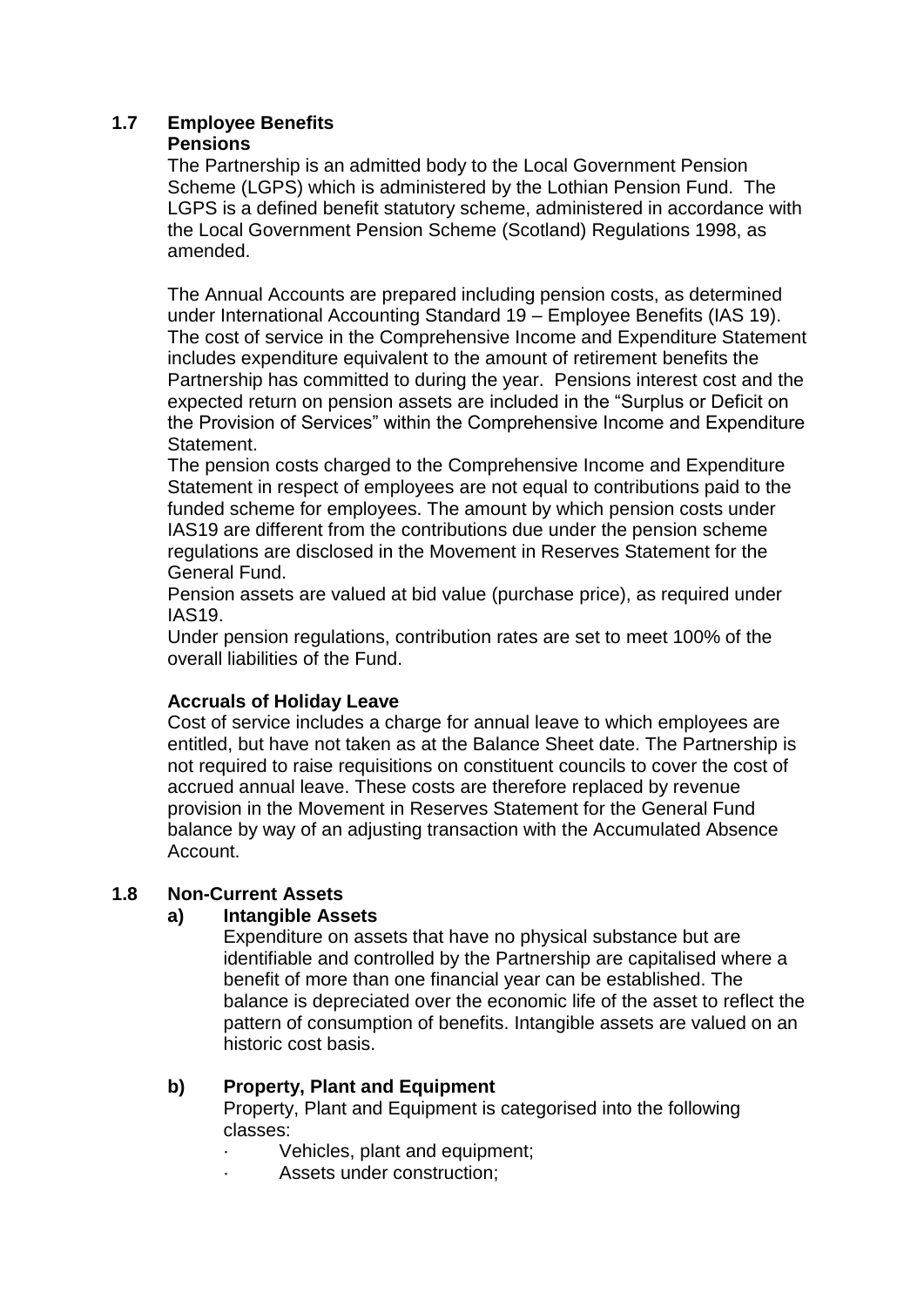#### **Recognition**:

Expenditure on the acquisition, creation or enhancement of Property, Plant and Equipment is capitalised on an accruals basis;

#### **Depreciation:**

- Depreciation is provided on all Property, Plant and Equipment;
- The Partnership provides depreciation on its Property, Plant and Equipment from the month when it comes into use. Thereafter depreciation is provided on a straight-line basis over the expected life of the asset. No depreciation is provided on Assets Under Construction.

#### **Measurement:**

Property, Plant and Equipment is included in the Balance Sheet at the lower of net current replacement cost or net realisable value in existing use, net of depreciation.

#### **1.9 Government Grants and Other Contributions**

#### **● Revenue**

Revenue grants and other contributions are included in the financial statements on an accruals basis.

Where such funds remain unapplied at the Balance Sheet date, but approval has been given to carry these funds forward to the next financial year, the funds are accrued.

#### **● Capital**

Capital grants and contributions are recognised in the Comprehensive Income and Expenditure Statement, except to the extent there are conditions attached to them that have not been met.

Where there are no conditions attached to capital grants and contributions, these funds are a reconciling item in the Movement in Reserves Statement by way of an adjusting transaction with the capital adjustment account where expenditure has been incurred and the unapplied capital grants account, where expenditure has not been incurred.

Where there are outstanding conditions attached to capital grants and contributions that have not been met by the Balance Sheet date, the grant or the contribution will be recognised as part of capital grants in advance. Once the condition has been met, the grant or contribution will be transferred from capital grants received in advance and recognised as income in the Comprehensive Income and Expenditure Statement.

### **1.10 Provisions**

Provisions are made for liabilities of uncertain timing or amount that are incurred.

The value of provisions is based upon the Partnership's obligations arising from past events, the probability that a transfer of economic benefit will take place, and a reasonable estimate of the obligation.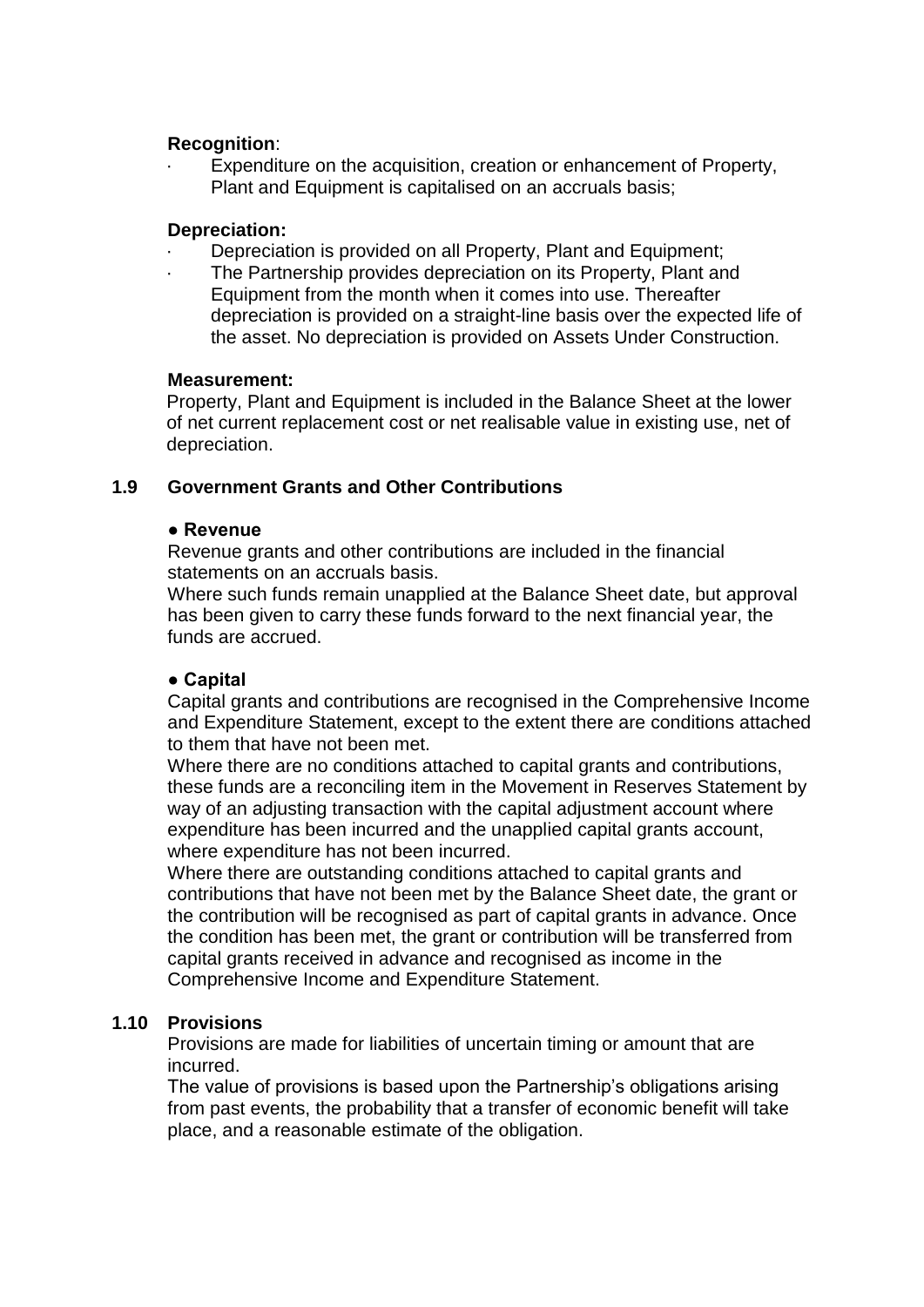### **1.11 Reserves**

Reserves held on the Balance Sheet are classified as either usable or unusable. Unusable reserves cannot be applied to fund expenditure. Under the Transport (Scotland) Act 2005, the Partnership does not have the power to operate a General Fund reserve.

The Partnership operates the following unusable reserves:

### **a) Pension Reserve**

The Partnership operates a Pensions Reserve Fund under the terms of the Local Government Pension Reserve Fund (Scotland) Regulations 2003. The Pension Reserve represents the net monies which the Partnership requires to meet its net pension liability as calculated under IAS 19, Employee Benefits.

### **b) Capital Adjustment Account**

The Capital Adjustment Account represents movement in the funding of assets arising either from capital resources such as capital receipts, or capital funded directly from revenue contributions.

### **c) Accumulated Absences Account**

This represents the net monies which the Partnership requires to meet its short-term compensated absences for employees under IAS19.

# **1.12 Financial Instruments**

#### **Financial Assets**

Loans and receivables are initially measured at fair value and carried at their amortised cost. Annual credits to the Comprehensive Income and Expenditure Statement for interest receivable are based on the carrying amount of the asset multiplied by the effective rate of interest for the instrument.

Surplus funds held on behalf of the Partnership are managed by the City of Edinburgh Council under a formal management agreement in a pooled investment arrangement.

### **1.13 Cash and Cash Equivalents**

Cash and cash equivalents include credit and debit funds held in banks.

### **1.14 Contingent Liabilities**

A contingent liability arises where an event has taken place that gives the Partnership a possible obligation whose existence will only be confirmed by the occurrence or otherwise of uncertain future events not wholly within the control of the Partnership.

Contingent liabilities are not recognised in the Balance Sheet but disclosed in a note to the accounts.

### **1.15 Value Added Tax**

VAT payable is included as an expense only to the extent that it is not recoverable from Her Majesty's Revenue and Customs.